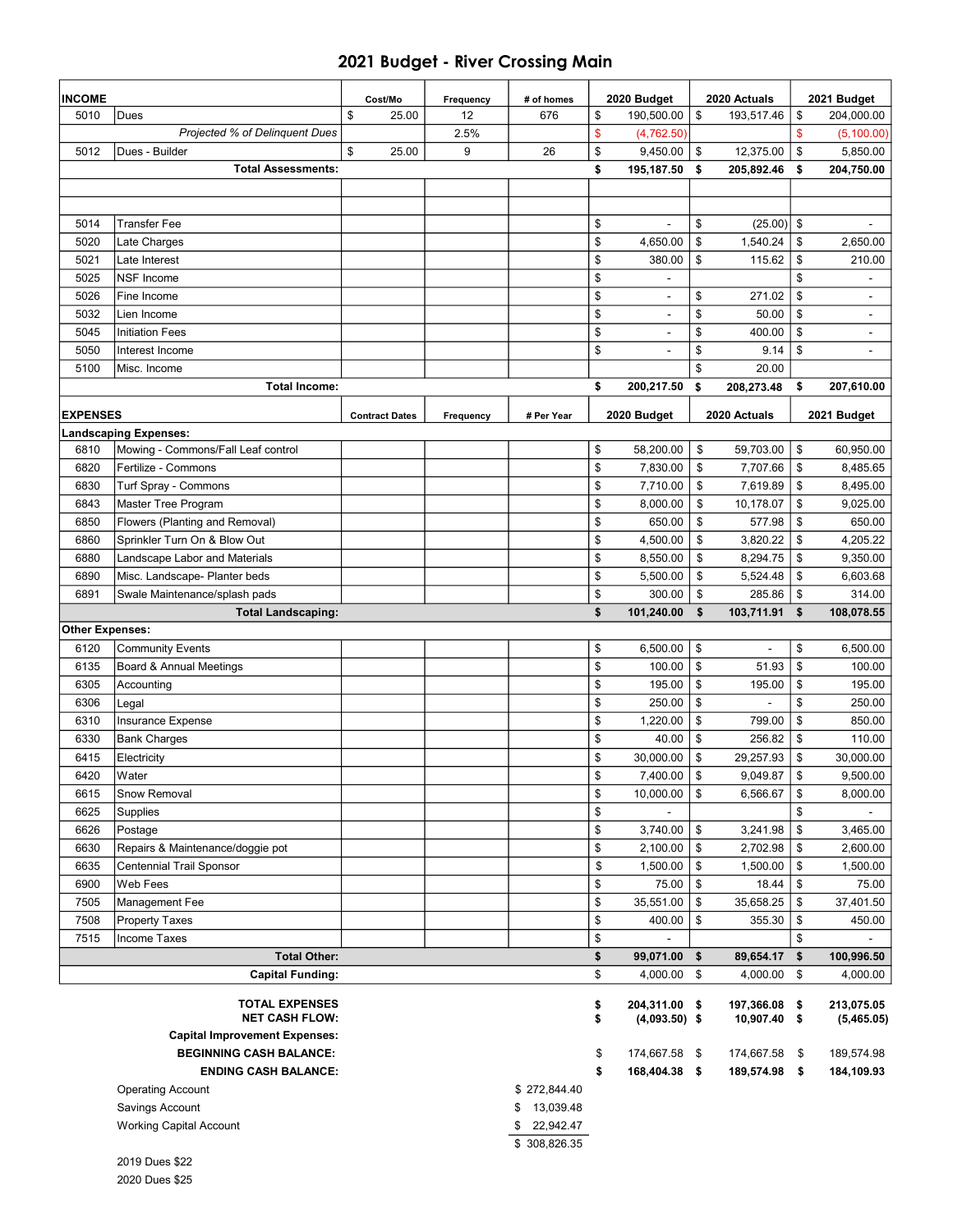### **2021 Budget - River Crossing Orchard Place**

|             | <b>INCOME:</b>                       | Cost/Mo  | Frequency | # of homes | 2020 Budget           |               | 2020 Actuals    |                         | 2021 Budget |
|-------------|--------------------------------------|----------|-----------|------------|-----------------------|---------------|-----------------|-------------------------|-------------|
| 5010        | <b>Dues</b>                          | \$95.00  | 12        | 30         | \$<br>34,200.00       | \$            | 35,823.54       | \$                      | 34,200.00   |
|             | <b>Total Income:</b>                 |          |           |            | \$<br>34,200.00       | \$            | 35,823.54       | -\$                     | 34,200.00   |
|             |                                      |          |           |            |                       |               |                 |                         |             |
|             |                                      | Contract |           |            |                       |               |                 |                         |             |
|             | <b>EXPENSES:</b>                     | Date     | Frequency | # of homes | 2020 Budget           |               | 2020 Actuals    |                         | 2021 Budget |
| Landscaping |                                      |          |           |            |                       |               |                 |                         |             |
| 6812        | Mowing - Homes                       |          |           |            | \$<br>15,870.00       | \$            | 14,554.62       | \$                      | 16,009.92   |
| 6822        | Fertilize - Homes                    |          |           |            | \$<br>1,650.00        | \$            | 1,666.17        | \$                      | 1,834.47    |
| 6832        | Turf Spray - Homes                   |          |           |            | \$<br>964.00          | \$            | 1,004.60        | \$                      | 1,041.50    |
| 6843        | <b>Master Tree Program</b>           |          |           |            | \$<br>848.00          | \$            | 874.74          | \$                      | 961.40      |
| 6860        | Sprinkler Turn On & Blow Out         |          |           |            | \$<br>1,030.00        | \$            | 1,029.11        | \$                      | 1,132.51    |
| 6880        | Landscape Labor/Materials            |          |           |            | \$<br>1,525.00        | \$            | 1,143.41        | \$                      | 1,525.00    |
| 6890        | Landscape-Planter Beds/fall clean up |          |           |            | \$<br>5,046.00        | \$            | 5,203.78        | \$                      | 6,659.26    |
|             | <b>Total Landscaping:</b>            |          |           |            | \$<br>26,933.00       | \$            | 25,476.43       | - \$                    | 29,164.06   |
|             |                                      |          |           |            |                       |               |                 |                         |             |
|             | <b>Other Expenses</b>                |          |           |            |                       |               |                 |                         |             |
| 6615        | <b>Snow Removal</b>                  |          |           |            | \$<br>4,500.00        | $\mathfrak s$ | 8,466.98        | $\sqrt[6]{\frac{1}{2}}$ | 6,500.00    |
| 7505        | Management Fee                       |          |           |            | \$<br>2,880.00        | \$            | 2,880.00        | \$                      | 2,880.00    |
|             | <b>Total Other:</b>                  |          |           |            | \$<br>7,380.00        | \$            | 11,346.98       | \$                      | 9,380.00    |
|             |                                      |          |           |            |                       |               |                 |                         |             |
|             | <b>TOTAL EXPENSES</b>                |          |           |            | \$<br>34,313.00       | \$            | 36,823.41       | -\$                     | 38,544.06   |
|             | <b>NET CASH FLOW:</b>                |          |           |            | \$<br>$(113.00)$ \$   |               | $(999.87)$ \$   |                         | (4,344.06)  |
|             |                                      |          |           |            |                       |               |                 |                         |             |
|             | <b>BEGINNING CASH BALANCE:</b>       |          |           |            | \$<br>$(1,615.44)$ \$ |               | $(1,615.44)$ \$ |                         | (2,615.31)  |
|             | <b>ENDING CASH BALANCE</b>           |          |           |            | \$<br>$(1,728.44)$ \$ |               | $(2,615.31)$ \$ |                         | (6,959.37)  |

2019 \$90 2020 \$95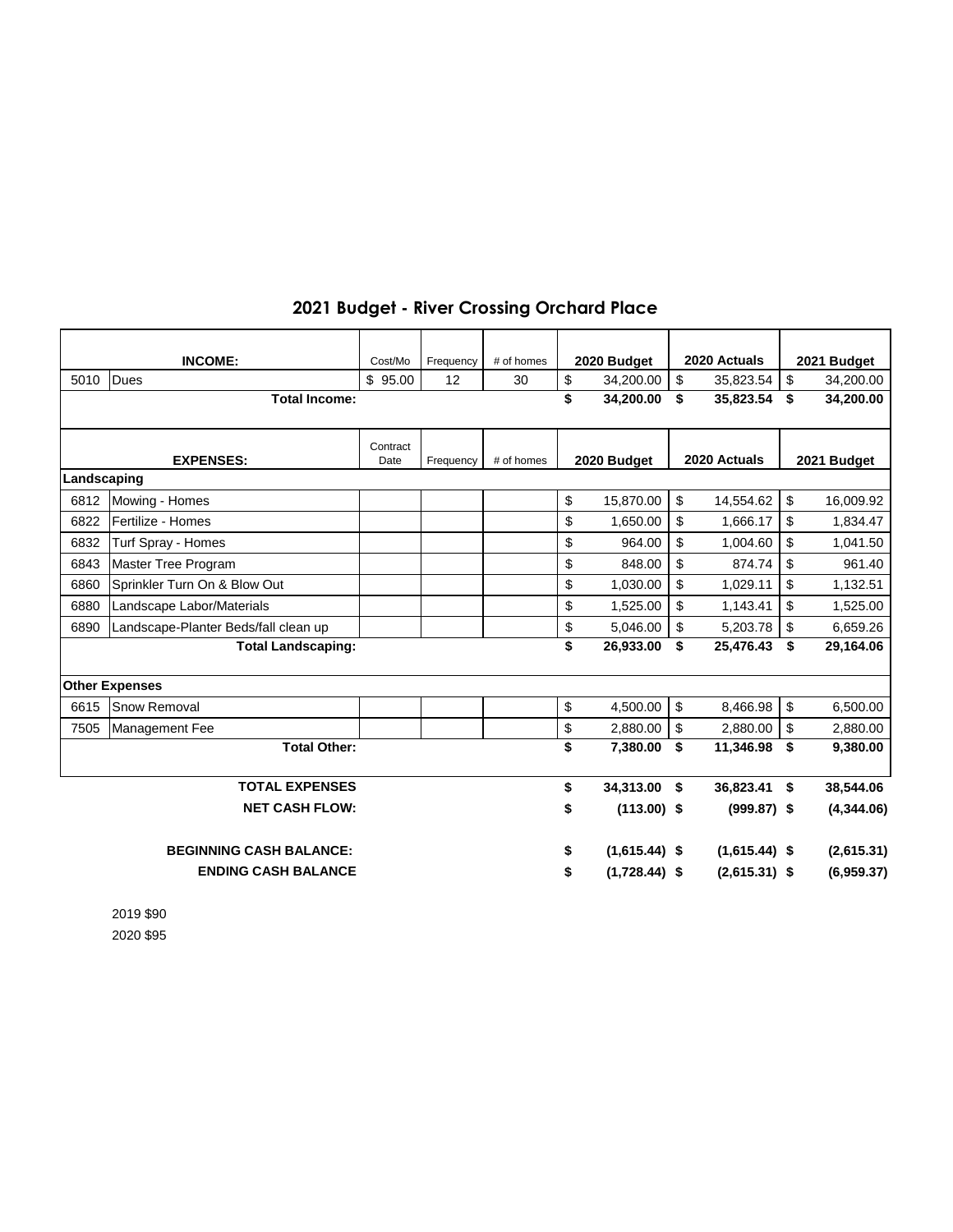| <b>INCOME:</b>            |                                               | Cost/Mo |                      | Frequency | # of homes | 2020 Budget |              |      | 2020 Actuals | 2021 Budget |             |  |
|---------------------------|-----------------------------------------------|---------|----------------------|-----------|------------|-------------|--------------|------|--------------|-------------|-------------|--|
| 5010                      | Dues TH                                       | \$      | 75.00                | 12        | 45         | \$          | 40,500.00    | \$   | 57,503.76    | \$          | 40,500.00   |  |
| 5010                      | <b>Dues Cottages</b>                          | \$      | 100.00               | 12        | 14         | \$          | 15,600.00    |      |              | \$          | 16,800.00   |  |
| 5012                      | <b>Builder Dues</b>                           | \$      | 100.00               |           |            | \$          | 2,100.00     | \$   | 2,100.00     | \$          |             |  |
|                           | Projected % of Delinquent Dues                |         |                      | 2%        |            | \$          | (810.00)     |      |              | \$          | (810.00)    |  |
|                           | <b>Total Income:</b>                          |         |                      |           |            | \$          | 57,390.00    | \$   | 59,603.76    | \$          | 56,490.00   |  |
| <b>INCOME:</b>            |                                               |         | <b>Contract Date</b> | Frequency | # per Yr   |             | 2020 Budget  |      | 2020 Actuals |             | 2021 Budget |  |
| Landscaping               |                                               |         |                      |           |            |             |              |      |              |             |             |  |
| 6810                      | Mowing - Commons/leaf control                 |         |                      |           |            | \$          | 14,276.00    | \$   | 10,619.40    | \$          | 11,315.72   |  |
| 6820                      | Fertilize - Commons                           |         |                      |           |            | \$          | 1,360.00     | \$   | 1,320.69     | \$          | 1,451.88    |  |
| 6830                      | Turf Spray - Commons                          |         |                      |           |            | \$          | 1,220.00     | \$   | 900.46       | \$          | 1,013.70    |  |
| 6843                      | Master Tree Program                           |         |                      |           |            | \$          | 1,700.00     | \$   | 1,491.39     | \$          | 1,700.00    |  |
| 6860                      | Sprinkler Turn On & Blow Out                  |         |                      |           |            | \$          | 1,500.00     | \$   | 1,255.34     | \$          | 1,381.03    |  |
| 6880                      | Landscape Labor/Materials                     |         |                      |           |            | \$          | 2,550.00     | \$   | 2,752.30     | \$          | 2,900.00    |  |
| 6890                      | Landscape-Planter Beds/fall clean up          |         |                      |           |            | \$          | 8,000.00     | \$   | 3,530.27     | \$          | 7,089.36    |  |
| 6891                      | Swale Maintenance                             |         |                      |           |            | \$          | 55.00        | \$   |              | \$          | 130.80      |  |
| <b>Total Landscaping:</b> |                                               |         |                      |           |            | \$          | 30,661.00    | \$   | 21,869.85    | \$          | 26,982.49   |  |
|                           | <b>Other Expenses</b>                         |         |                      |           |            |             |              |      |              |             |             |  |
| 6415                      | Electricity & Gas                             |         |                      |           |            | \$          | 2,220.00     | \$   | 2,179.47     | \$          | 2,220.00    |  |
| 6420                      | Water                                         |         |                      |           |            | \$          | 3,090.00     | \$   | 2,383.79     | \$          | 2,630.00    |  |
| 6615                      | Snow Removal                                  |         |                      |           |            | \$          | 7,500.00     | \$   | 6,403.34     | \$          | 7,500.00    |  |
| 6630                      | Repairs & Maintenance/Doggie pots             |         |                      |           |            | \$          | 250.00       | \$   | 54.45        | \$          | 250.00      |  |
| 7505                      | Management Fee                                | \$      | 12.00                |           |            | \$          | 8,232.00     | \$   | 8,244.00     | \$          | 8,496.00    |  |
|                           | <b>Total Other:</b>                           |         |                      |           |            | \$          | 21,292.00    | \$   | 19,265.05    | \$          | 21,096.00   |  |
|                           | <b>Capital Funding:</b>                       |         |                      |           |            | \$          | 5,000.00     | \$   | 5,000.00     | \$          | 5,000.00    |  |
|                           | <b>TOTAL EXPENSES</b>                         |         |                      |           |            | \$          | 56,953.00    | \$   | 41,134.90 \$ |             | 53,078.49   |  |
|                           | <b>NET CASH FLOW:</b>                         |         |                      |           |            | \$          | 437.00       | - \$ | 13,468.86 \$ |             | 3,411.51    |  |
|                           | <b>CAPITAL EXPENSES:</b>                      |         |                      |           |            |             |              | \$   |              |             |             |  |
|                           | <b>BEGINNING CASH BALANCE:</b>                |         |                      |           |            | \$          | 73,119.47 \$ |      | 73,119.47    | \$          | 91,588.33   |  |
|                           | <b>ENDING CASH BALANCE:</b>                   |         |                      |           |            | \$          | 73,556.47 \$ |      | 86,588.33    | \$          | 94,999.84   |  |
|                           | <b>Cash Balance Including Capital Income:</b> |         |                      |           |            | \$          | 78,556.47 \$ |      | 91,588.33 \$ |             | 99,999.84   |  |
|                           | 2018 Dues \$65                                |         |                      |           |            |             |              |      |              |             |             |  |

#### **2021 Budget - River Crossing Sahale Townhomes**

2019 Dues \$75 & \$100

2020 Dues \$75 & \$100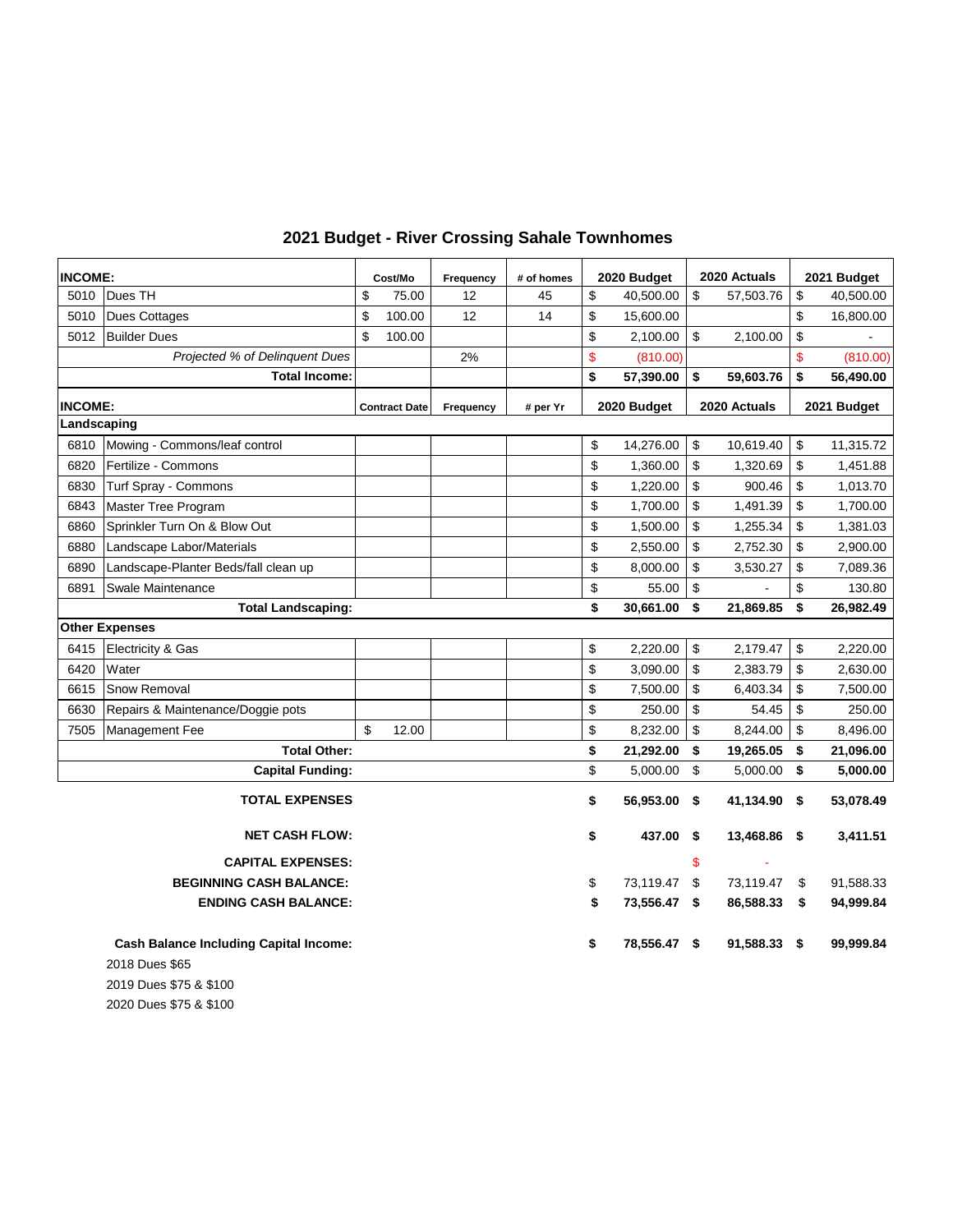|  |  |  |  |  | 2021 Budget - River Crossing Trailhead Townhomes |
|--|--|--|--|--|--------------------------------------------------|
|--|--|--|--|--|--------------------------------------------------|

|                     | <b>INCOME:</b>                                    | Cost/Mo              | Frequency | # of homes | 2020 Budget          | 2020 Actuals              |                | 2021 Budget          |
|---------------------|---------------------------------------------------|----------------------|-----------|------------|----------------------|---------------------------|----------------|----------------------|
| 5010                | Dues:                                             | \$100.00             | 12        | 18         | \$<br>21,600.00      | \$                        | 20,837.00      | \$<br>21,600.00      |
|                     | <b>Total Homeowner Assessment:</b>                |                      |           |            | \$<br>21,600.00      | \$                        | 20,837.00      | \$<br>21,600.00      |
|                     |                                                   |                      |           |            |                      |                           |                |                      |
|                     |                                                   |                      |           |            |                      |                           |                |                      |
| <b>Snow Removal</b> | <b>EXPENSES:</b>                                  | <b>Contract Date</b> | Frequency | # of homes | 2020 Budget          |                           | 2020 Actuals   | 2021 Budget          |
| 6615                | Alley/Sidewalks                                   |                      |           |            | \$<br>3,000.00       | \$                        | 2,885.85       | \$<br>3,500.00       |
|                     | <b>Snow Removal Total</b>                         |                      |           |            | \$<br>3,000.00       | \$                        | 2,885.85       | \$<br>3,500.00       |
|                     | <b>Landscaping Expenses</b>                       |                      |           |            |                      |                           |                |                      |
| 6810                | Mowing - Commons/Homes                            |                      |           |            | \$<br>6,810.00       | \$                        | 6,463.88       | \$<br>7,010.04       |
| 6820                | Fertilize - Commons/Homes                         |                      |           |            | \$<br>687.00         | \$                        | 684.11         | \$<br>755.37         |
| 6830                | Turf Spray - Commons/Homes                        |                      |           |            | \$<br>345.00         | \$                        | 345.00         | \$<br>377.69         |
| 6843                | Master Tree Program                               |                      |           |            | \$<br>630.00         | \$                        | 1,016.85       | \$<br>880.00         |
| 6860                | Sprinkler Turn On & Blow Out                      |                      |           |            | \$<br>627.00         | \$                        | 625.09         | \$<br>687.79         |
| 6880                | Landscape Labor                                   |                      |           |            | \$<br>1,325.00       | \$                        | 1,523.02       | \$<br>1,625.00       |
| 6890                | Misc. Landscape (Bed Weeding)                     |                      |           |            | \$<br>2,413.00       | \$                        | 1,514.80       | \$<br>2,139.64       |
|                     | <b>Landscaping Total</b>                          |                      |           |            | \$<br>12,837.00      | \$                        | 12,172.75      | \$<br>13,475.53      |
|                     | <b>Common Area Utilities</b>                      |                      |           |            |                      |                           |                |                      |
| 6415                | Irrigation Timers/Street Lights                   |                      |           |            | \$<br>552.00         | \$                        | 498.19         | \$<br>552.00         |
| 6420                | Water                                             |                      |           |            | \$<br>800.00         | $\boldsymbol{\mathsf{S}}$ | 484.02         | \$<br>590.00         |
|                     | <b>Common Area Utilities Total</b>                |                      |           |            | \$<br>1,352.00       | \$                        | 982.21         | \$<br>1,142.00       |
|                     | <b>Common Area Repair &amp; Maintenance</b>       |                      |           |            |                      |                           |                |                      |
| 6440                | Alley                                             |                      |           |            | \$<br>L.             | \$                        | $\blacksquare$ | \$<br>$\sim$         |
| 6630                | <b>Site Amenities</b>                             |                      |           |            | \$<br>L.             | \$                        | $\blacksquare$ | \$<br>$\sim$         |
|                     | <b>Common Area Repair &amp; Maintenance Total</b> |                      |           |            | \$<br>$\blacksquare$ | \$                        | $\blacksquare$ | \$<br>$\blacksquare$ |
|                     | <b>Administrative Expenses</b>                    |                      |           |            |                      |                           |                |                      |
|                     | Reserve Account Fund                              |                      |           |            | \$<br>1,500.00       | \$                        | 1,500.00       | \$<br>1,500.00       |
| 7505                | Management Fee                                    |                      |           |            | \$<br>2,592.00       | \$                        | 2,592.00       | \$<br>2,592.00       |
|                     | <b>Administrative Total</b>                       |                      |           |            | \$<br>4,092.00       | \$                        | 4,092.00       | \$<br>4,092.00       |
|                     | <b>Total Expenses:</b>                            |                      |           |            | \$<br>21,281.00      | \$                        | 20,132.81      | \$<br>22,209.53      |
|                     | <b>Net Cash Flow:</b>                             |                      |           |            | \$<br>319.00         | \$                        | 704.19 \$      | (609.53)             |
|                     | <b>Beginning Cash Balance:</b>                    |                      |           |            | \$<br>18,205.05      | \$                        | 18,205.05      | \$<br>20,409.24      |
|                     | <b>Ending Cash Balance:</b>                       |                      |           |            | \$<br>18,524.05 \$   |                           | 18,909.24 \$   | 19,799.71            |
|                     | <b>Cash Balance Including Capital Income:</b>     |                      |           |            | \$<br>20,024.05 \$   |                           | 20,409.24 \$   | 21,299.71            |

2019 Dues \$95 2020 Dues 100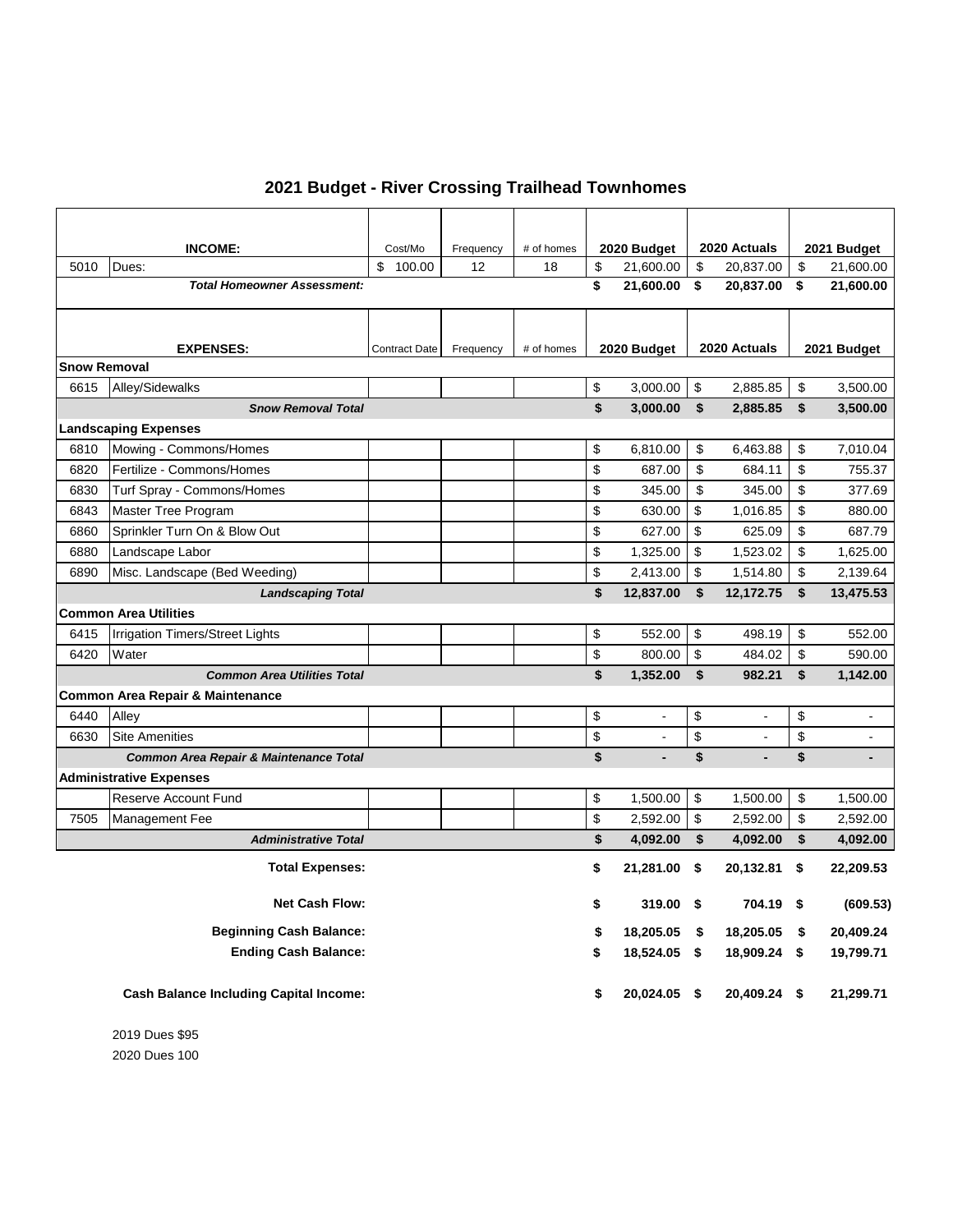## **2021 Budget - River Crossing East Townhome Cottages**

|                                             | <b>INCOME:</b>                                    | Cost/Mo              | Frequency | # of homes | 2020 Budget                    |          | 2020 Actuals 2021 Budget |    |                                                     |
|---------------------------------------------|---------------------------------------------------|----------------------|-----------|------------|--------------------------------|----------|--------------------------|----|-----------------------------------------------------|
| 5010                                        | Dues:                                             | \$<br>100.00         | 12        | 17         |                                | \$       | 7,925.00                 |    | \$19,300.00                                         |
| 5012                                        | <b>Builder Dues</b>                               | \$<br>100.00         | 3         | 5          | \$                             | \$       | 4,800.00                 |    | \$1,500.00                                          |
|                                             | <b>Total Homeowner Assessment:</b>                |                      |           |            |                                | \$       | 12,725.00                |    | \$20,800.00                                         |
|                                             |                                                   |                      |           |            |                                |          |                          |    |                                                     |
|                                             |                                                   |                      |           |            |                                |          |                          |    |                                                     |
|                                             | <b>EXPENSES:</b>                                  | <b>Contract Date</b> | Frequency | # of homes | 2020 Budget                    |          | 2020 Actuals 2021 Budget |    |                                                     |
| <b>Snow Removal</b>                         |                                                   |                      |           |            |                                |          |                          |    |                                                     |
| 6615                                        | Alley/Driveway/Sidewalks                          |                      |           |            |                                | \$       | 686.07                   |    | \$3,000.00                                          |
|                                             | <b>Snow Removal Total</b>                         |                      |           |            |                                | \$       | 686.07                   |    | \$3,000.00                                          |
|                                             | <b>Landscaping Expenses</b>                       |                      |           |            |                                |          |                          |    |                                                     |
| 6810                                        | Mowing - Commons/Homes                            |                      |           |            |                                | \$       | 3,169.06                 |    | \$12,597.54                                         |
| 6820                                        | Fertilize - Commons/Homes                         |                      |           |            |                                | \$       |                          | \$ | 746.90                                              |
| 6830                                        | Turf Spray - Commons/Homes                        |                      |           |            |                                | \$       | $\overline{\phantom{a}}$ | \$ | 364.45                                              |
| 6843                                        | Master Tree Program                               |                      |           |            |                                | \$       | $\blacksquare$           | \$ | 524.00                                              |
| 6860                                        | Sprinkler Turn On & Blow Out                      |                      |           |            |                                | \$       | 367.54                   | \$ | 680.16                                              |
| 6880                                        | Landscape Labor                                   |                      |           |            |                                | \$       | $\overline{a}$           | \$ | 500.00                                              |
| 6890                                        | Misc. Landscape (Bed Weeding)                     |                      |           |            |                                | \$       | 642.51                   |    | \$3,187.10                                          |
|                                             | <b>Landscaping Total</b>                          |                      |           |            |                                | \$       | 4,179.11                 |    | \$18,600.15                                         |
|                                             | <b>Common Area Utilities</b>                      |                      |           |            |                                |          |                          |    |                                                     |
| 6415                                        | <b>Irrigation Timer</b>                           |                      |           |            |                                |          |                          | \$ | 135.00                                              |
| 6420                                        | Water                                             |                      |           |            |                                | \$       | 14.50                    | \$ | 650.00                                              |
|                                             | <b>Common Area Utilities Total</b>                |                      |           |            |                                | \$       | 14.50                    | \$ | 785.00                                              |
|                                             | <b>Common Area Repair &amp; Maintenance</b>       |                      |           |            |                                |          |                          |    |                                                     |
| 6440                                        | Alley                                             |                      |           |            | \$<br>$\overline{\phantom{a}}$ | \$       | $\overline{\phantom{a}}$ | \$ | $\overline{\phantom{a}}$                            |
| 6630                                        | <b>Site Amenities</b>                             |                      |           |            | \$                             | \$       |                          | \$ | $\blacksquare$                                      |
|                                             | <b>Common Area Repair &amp; Maintenance Total</b> |                      |           |            | \$                             | \$       |                          | \$ |                                                     |
|                                             | <b>Administrative Expenses</b>                    |                      |           |            |                                |          |                          |    |                                                     |
|                                             | <b>Reserve Account Fund</b>                       |                      |           |            |                                |          |                          |    | \$1,500.00                                          |
| 7505                                        | Management Fee                                    | \$<br>12.00          |           |            |                                | \$       | 288.00                   |    | \$2,256.00<br>\$3,756.00                            |
| <b>Administrative Total</b><br>\$<br>288.00 |                                                   |                      |           |            |                                |          |                          |    |                                                     |
|                                             | <b>Total Expenses:</b><br>Net Cash Flow:          |                      |           |            |                                | \$<br>\$ | 5,167.68                 |    | $\overline{\$}$ 26,141.15<br>7,557.32 \$ (5,341.15) |
|                                             |                                                   |                      |           |            |                                |          |                          |    |                                                     |
|                                             | <b>Beginning Cash Balance:</b>                    |                      |           |            |                                | \$       |                          |    | \$7,557.32                                          |
|                                             | <b>Ending Cash Balance:</b>                       |                      |           |            |                                | \$       | 7,557.32 \$ 2,216.17     |    |                                                     |
|                                             |                                                   |                      |           |            |                                |          |                          |    |                                                     |
|                                             | <b>Cash Balance Including Capital Income:</b>     |                      |           |            |                                | \$       |                          |    | 7,557.32 \$ 3,716.17                                |
|                                             | 2020 Dues \$100                                   |                      |           |            |                                |          |                          |    |                                                     |